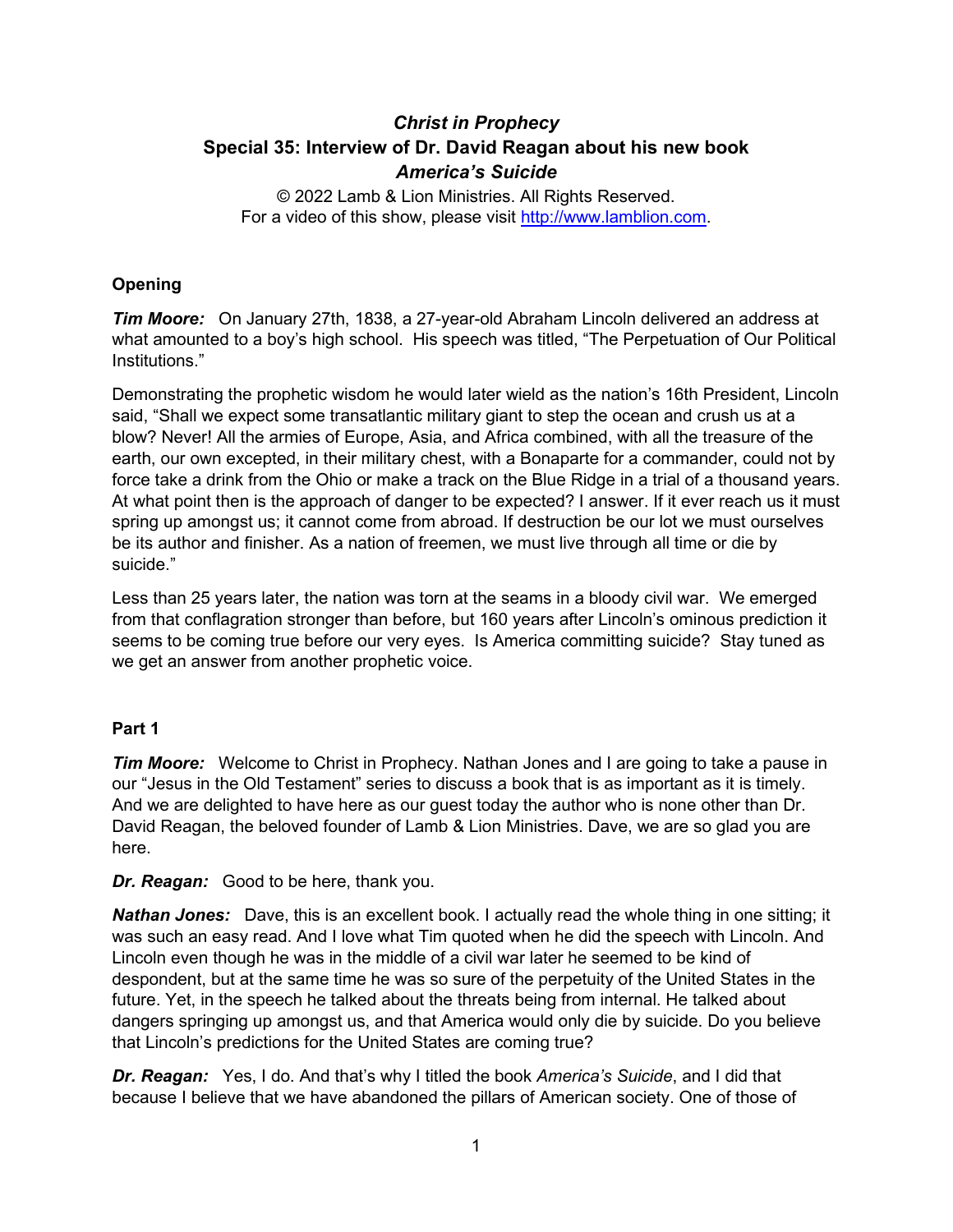course is morality. The fact that morality that is based upon God's Word. Because morality that is not based upon God's Word is just man's morality and that's not very good. You go back to the days of the judges when everyman did as he pleased, and you had absolute chaos, which is what we have today.

But one of those pillars is morality based upon Christianity. Another of those pillars is our capitalist economy which gives great freedom. A third is the educational institutions of our nation which have been taken over by Socialists, Progressives, Liberals. And the fourth that I would mention is the family. And you might notice that the Progressives are very aimed at the family. For example, the Black Lives Matter Movement if you go to their website you will see that one of their items on their list of objectives is to destroy the nuclear family, which is their term for the godly family, the biblical family. So, these are the pillars that this nation was based upon.

And in the first chapter of this book, I talk about America's Christian heritage and I point out that over and over all of the founders of our nation pointed out that this constitutional representative type system could not exist except on a moral basis where there is a common morality based upon Christianity where people have a moral feeling toward their lives and toward their government, and operating in a responsible manner. And if ever that disappeared the Constitution would collapse. And that is where we are.

## *Nathan Jones:* Yes.

*Tim Moore:* It certainly is. You know, Dave one of the quotes you did not cite because you had a number that were fantastic, some I had never seen before. But when I was a cadet at the Air Force Academy I had to memorize one of the first General Orders issued by George Washington on August 3, 1776. He said, "The General is sorry to be informed that the foolish and wicked practice of profane cursing and swearing, a vice hitherto little known in our American Army is growing in fashion." He later said, "We can have no hope of the blessing of Heaven," understanding that our providence comes from Heaven itself, God, unless we stop insulting the Lord with our impiety and folly."

*Dr. Reagan:* Well, I'm glad you raised that point because it illustrates where we are today. Let's say the chairman of the joint chief of staff today were to issue that statement, all hell would break lose. He'd probably have to resign.

*Tim Moore:* Well, here's a question I have for you, obviously since 1980, when you founded Lamb & Lion Ministries you have been warning America to turn back from its wicked ways. You touch on your trip to Russia and you came home and said, "We are down the road, if we are not careful, toward spiritual oblivion." But all those spiritual disasters have been growing and growing. What motivated you to write this book now?

*Dr. Reagan:* Because I felt like we had reached the point of no return. Now, that is something that disturbs a lot of people, particularly Christians because they believe there is no such thing. But there is. If you study the Bible and how God deals with nations there is a point of no return, the Bible refers to it, the point at which the wound become incurable. And it is a term that is used over and over with regard to nations in rebellion against God. Actually, Judah reached the point in its rebellion against God where God told Jeremiah not to pray for them. He told Ezekiel not to pray for them. He said your prayers will not have any effect whatsoever because they've passed this point, the wound has become incurable. And I felt like we had reached that point.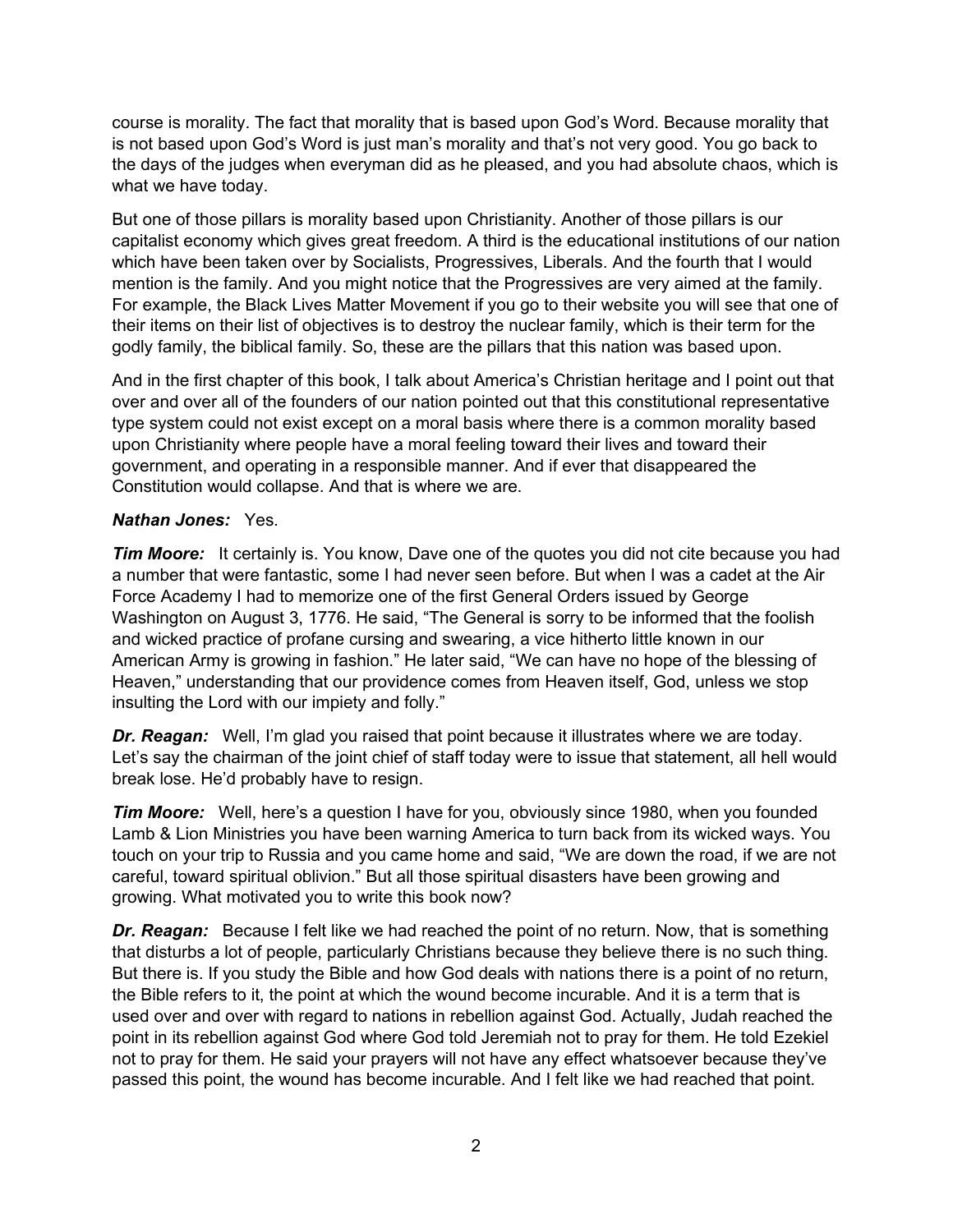You know I point out in the book that back in 1974 one of God's prophetic voices to this nation was Dave Wilkerson. God raised up a whole group in the mid-70s, and Dave Wilkerson was one. And he ended his book called, "The Vision" by saying that he felt like we had reached the point of no return. And I underlined that in red and put a question mark after it, in fact I have it there in the book, because I felt like that was extreme. Looking back on it now I'm not so sure it was, because we have been going downhill ever since then. God gave us the administration of Ronald Reagan and things began to turn around, but the moment Reagan left office we got on the slide down. In fact, the very person who succeeded him George H. W. Bush came into office salivating over the new world order, and how we had to give up nationalism and become a part of the new world order. It is just the whole part of the end time Antichrist scheme. So, I think we've been going down hill and it has accelerated since 2000, just unbelievably accelerated.

And so, in the book I give a lot of examples of this and basically the one point that I make in this book, over and over from beginning to end is that our nation is in serious trouble because of one thing, we have forgotten God.

Back in the 70' one of those prophets God raised up was Aleksandr Solzhenitsyn from Russia who came over here and said, "Let me tell you, you are on the same track that we were. When I asked the older folks in our nation, 'Why did we go into 70 years of Communism and suffering as we did?' They all gave the same answer, 'Men forgot God.'" He said, "America has forgotten God." And America has forgotten God. We are the most blessed nation in the history of mankind, and yet we have turned our back on God. We are snubbing our nose at God. We are to the point where, you know, in the past we have periods where we grew cold in God, we grew cold in our relationship toward God.

And there were great periods of revival that came when people began to pray earnestly that God would anoint our nation again. But I don't think that is possible now because I don't think we are cold in God; I think we are in out right rebellion against God. Shaking our fist at God. When you have a major member of the Congress, a representative from New York who is chairman of the judiciary committee make the statement, "We don't care what any God has to say." I mean we are in deep trouble.

*Tim Moore:* Jerry Nadler is the one who said that. That is terrible.

*Dr. Reagan:* Jerry Nadler, that's right.

*Tim Moore:* Yes, sir.

*Nathan Jones:* Well, Dave some of the examples that you gave in there were just really compelling to me. Can you give us some of the more dramatic ones that you believe show that the United States is trying to basically commit suicide?

*Dr. Reagan:* Well, I give a whole list. For example, I talk about the fact that I can see this because of my age. I can see this better than most people today.

*Nathan Jones:* Which is true. Because when you talk about this subject, I mean I was born in the 70s and it always seems like we were an immoral country. But you remember a time period- -

*Dr. Reagan:* Oh, no. I can remember a time when this was truly a Christian nation. I was born in 1938, I'm 83 years old. I can look back and I can see when I was growing up where you went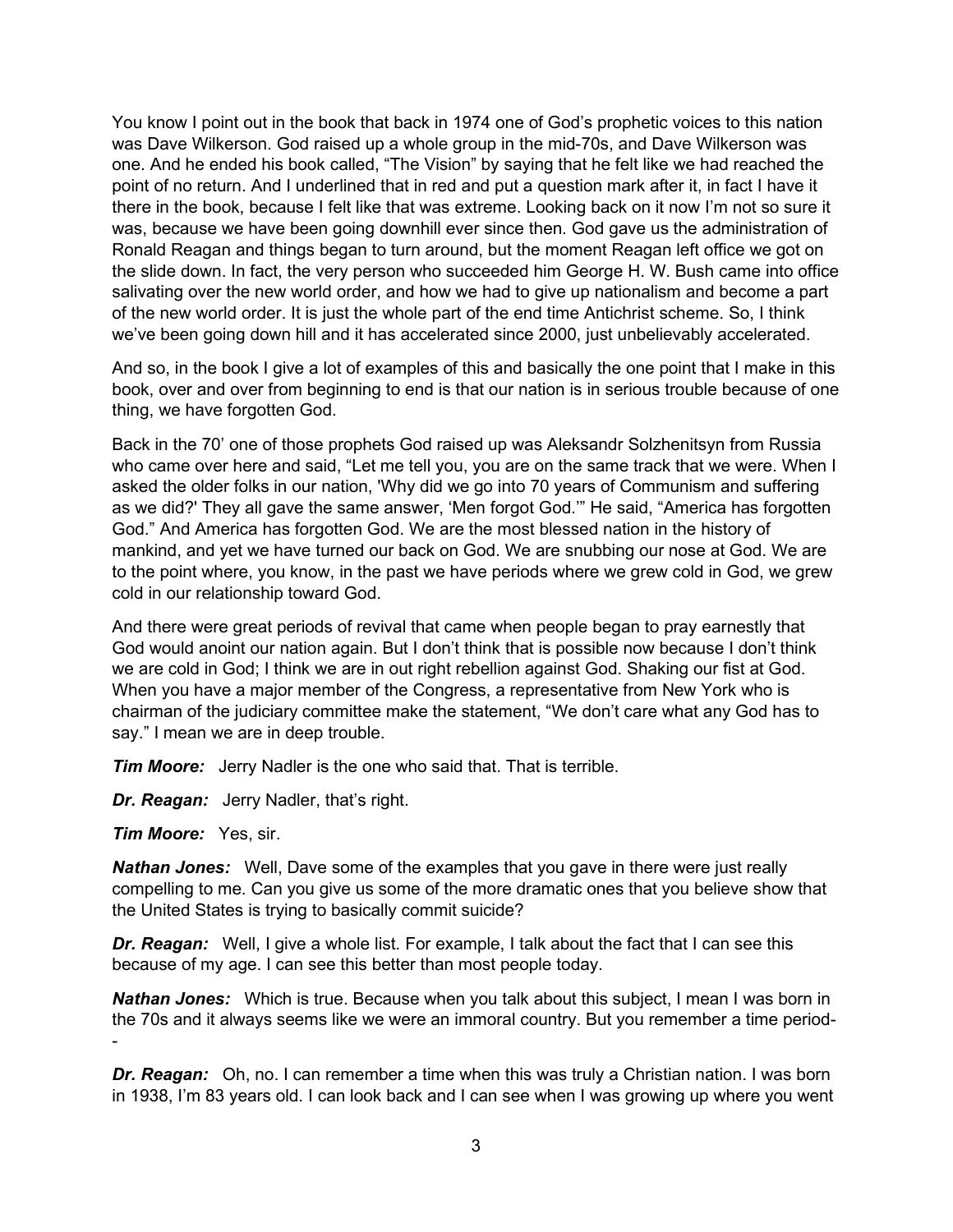to church Sunday morning, Sunday night, Wednesday night, you had three or four crusades a year, Vacation Bible School, church was your life. We didn't have television.

*Tim Moore:* And I would dare say, it was not just your experience our leaders back in those days.

#### *Dr. Reagan:* Oh, absolutely.

*Tim Moore:* You can point to Franklin Delano Roosevelt who had a long prayer the very day of the invasion of Europe, on the beaches of Normandy.

*Dr. Reagan:* Yes, six-and-a-half-minutes.

*Tim Moore:* Exactly. And today a president that would do that would be run out of office. And so, the leaders reflect the morality of our land.

*Dr. Reagan:* You know when I talk to young people today and tell them about when I was growing up what American society was like. Everything was closed on Sunday, except for the most essential things like service stations, and pharmacies. Everything was closed. People respected the Lord. They respected Sundays. Putting a game of the National Football League on Sunday was just unthinkable. Even Wednesday nights were protected because they knew people went to church on Wednesday night. And it goes on, and on, and on. You know I can remember---I give a whole list in here of things that have changed. And one of them is the vulgarity in American society. And the fact that when "Gone with the Wind" was released in 1939 it was held up for three months, three months because it had the word damn in it at the end, and that was a violation of the code. Well, there are no codes today.

#### *Tim Moore:* No.

**Dr. Reagan:** And I point out that a movie starring Leonardo DiCaprio had the f-word in it over 500 times in an hour and a half. That's how far we've gone. And one of the things that I point out is schools. The fact that you look at education and you can see the difference. I give in this book the top public school discipline problems of the mid-1940s and the mid-1980s, 40 years apart the same poll conducted in the State of California by the Education Department and the Fullerton Police Department, and in 1940 the major problems were: talking, chewing gum, making noise, running in the halls, getting out of turn in line, wearing improper clothing, and not putting paper in wastebaskets. And I can remember that. That is what we used to get punished for. Mid-1980s: drug abuse, alcohol abuse, pregnancy, suicide, rape, robbery and assault. And it is probably 100 times worse today.

*Nathan Jones:* Oh, yeah I remember that growing up. Now they've added homosexuality, and transsexualism and all that.

*Dr. Reagan:* And it has happened so rapidly. Listen in the 1950s our Congress added under God to the Pledge of Allegiance. And our Congress did a whole lot of things like that with respect to putting God into American life, the Pledge of Allegiance all of these things they passed in the 1950s. Today if somebody got up and said, "Well, we want to put under God in the Pledge of Allegiance," they would be laughed out of Congress.

*Tim Moore:* You know around the world this is happening. We were talking about just recently how there is a pastor in Canada who is in jail for proclaiming Christian truth. There is a member of Parliament in Finland who is being prosecuted as we speak because she has adhered to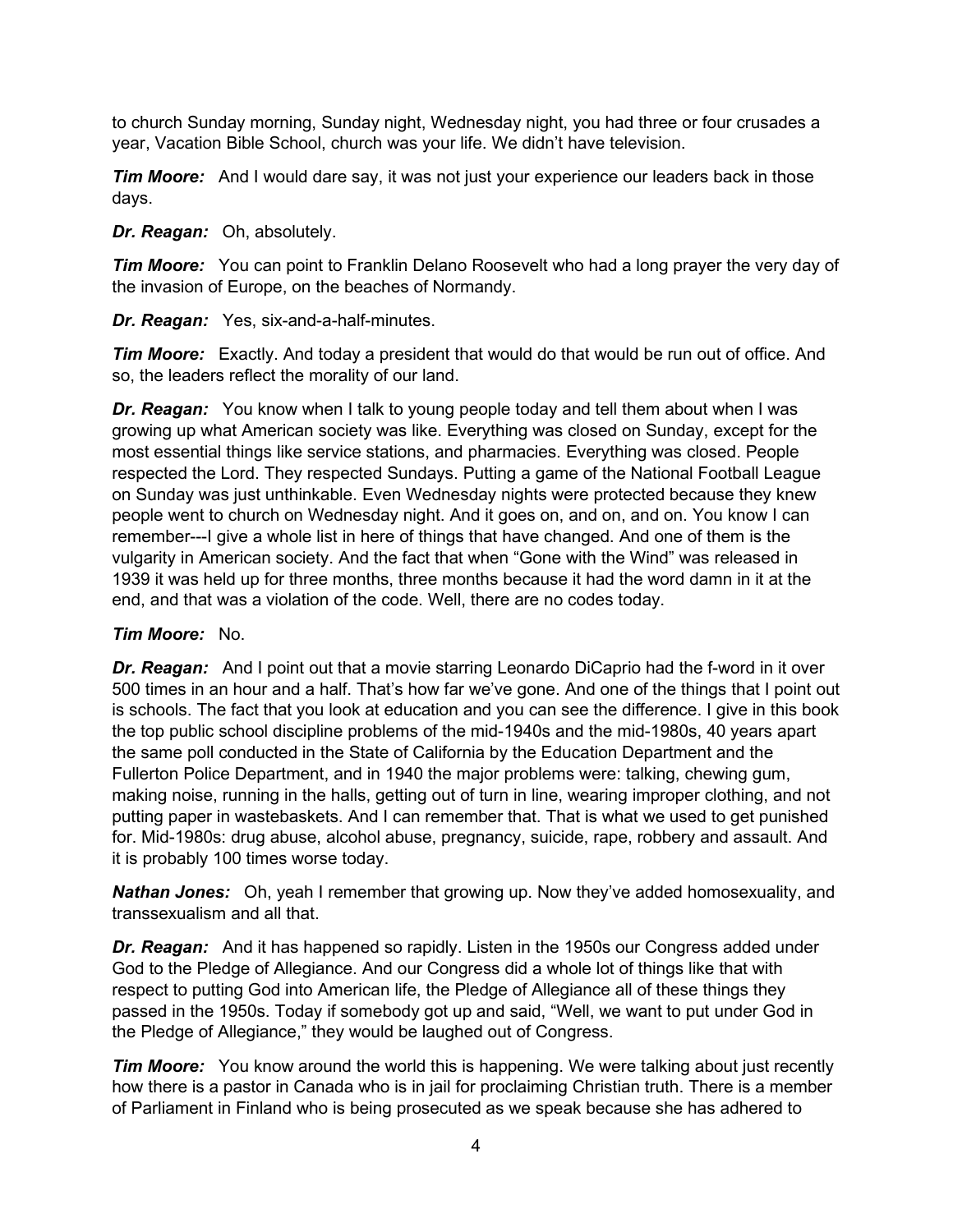biblical truth and the national prosecutors are even citing the Bible as a hate speech, just taking it in context.

*Dr. Reagan:* And it is coming here.

*Tim Moore:* And it is coming here. Yes, sir.

**Dr. Reagan:** Progressives would love to pass legislation right now that would make it a hate speech crime and put you in jail for saying that abortion is wrong, or that homosexuality is wrong.

*Tim Moore:* Oh, they are trying to do that. As a matter of fact, that is what the legislation at the national level is that Congress under Democratic control has already passed which would outlaw religious speech regardless of what the Constitution says. It would make the new found sexual freedoms paramount even to our constitutional freedoms.

*Dr. Reagan:* It is already true in Canada.

*Tim Moore:* Yes.

*Dr. Reagan:* I mean in Canada if on this program if we were broadcasting in Canada and we mentioned that we were opposed to abortion or same-sex marriage they would give us a warning, you do that one more time it will be a \$50,000 fine and you will be cut off television.

*Tim Moore:* Yes. It's coming here.

*Dr. Reagan:* It's coming.

*Nathan Jones:* Well, when we talk about judgment is coming, on page 124 you list 5 different types of wrath. I didn't know there were so many different kinds. Can you tell us a little about which each one of them are and how you see that affecting America.

*Dr. Reagan:* Okay, what page were you referring to?

*Nathan Jones:* 124 it starts with consequential wrath, and cataclysmic.

*Dr. Reagan:* Well, consequential wrath is the wrath we are most familiar with. I mean if you become an alcoholic and it ruins your family, and you lose your job, and it ruins your health that is consequential wrath. It's the kind that people often refer to as sowing and reaping wrath. You reap what you sow.

There is cataclysmic wrath, that's in disasters either manmade or natural disasters, like 9/11 or Hurricane Katrina. And these are what I refer to as remedial judgments. God will allow these from time to time to call us back to Him, to call us back to His Word, to call us to repentance.

And then there is abandonment wrath. Abandonment wrath is where God simply lifts His Spirit, it can either be a nation or an individual. The greatest example of an individual is Samson who was anointed by God and yet he reached the point in his sexual obsessions where God raised his anointing and Samson ended up committing suicide. But it can happen with a nation as well. God can lift His anointing, He can lift His blessing and abandon them to wrath.

This is what Romans 1 is all about, how God steps back and allows wrath to simply--- He basically says to the nation you want to live in a foul mess, okay you can live in a foul mess. I am going to lower my hedge of protection. I'm going to let evil multiply. And it begins to multiply.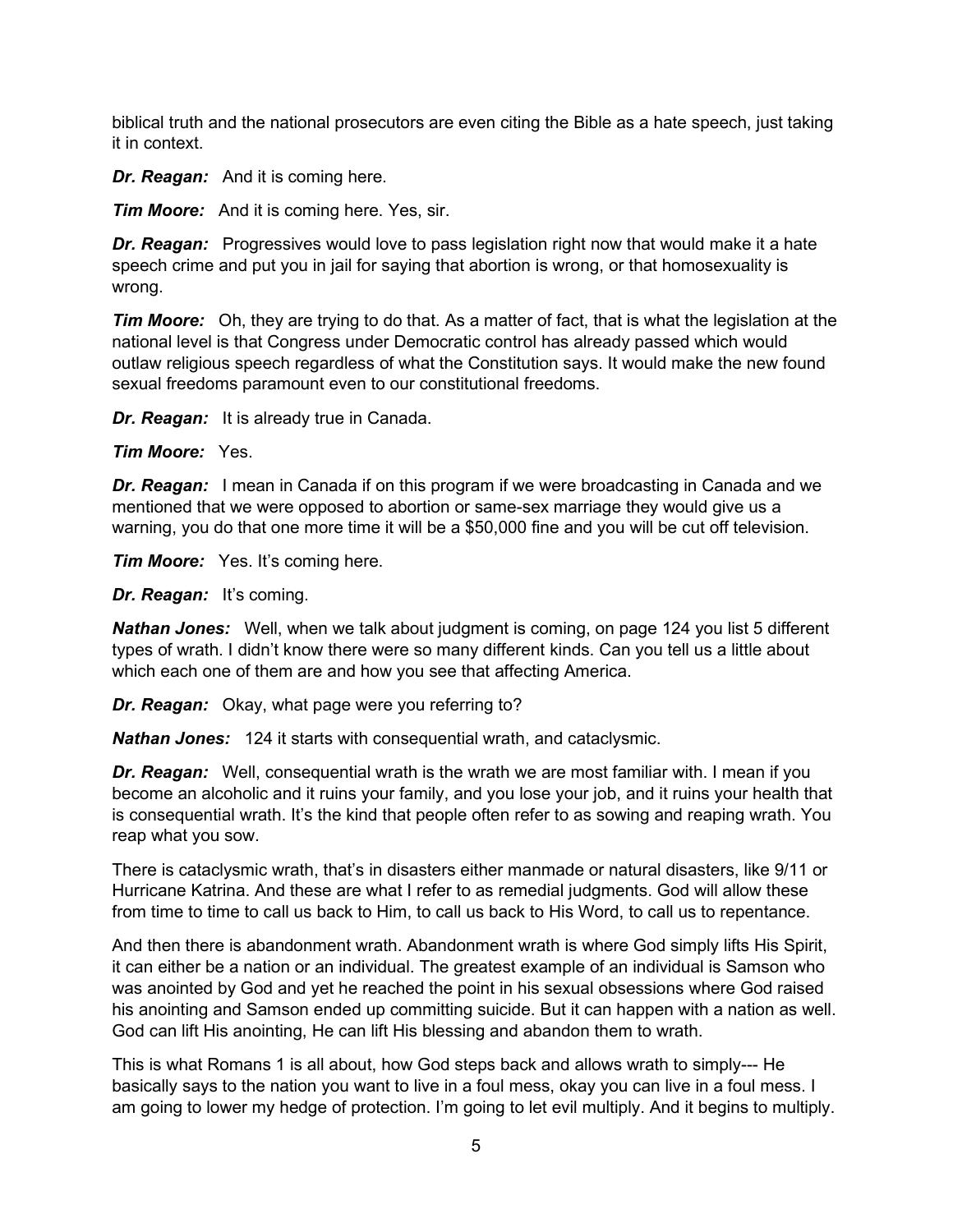And I believe that is where we are. We are under God's abandonment wrath right now. He loves this nation. He's blessed this nation more than any other nation. But He says in Romans 1 if the nation rebels, a nation that I've greatly blessed I will step back, and He says the first thing that will happen, the very first thing will be a sexual revolution, which occurred in this country in the 1960s with the hippie movement, free love and all of that sort of things.

Then He says if you refuse to repent I'll step back a second time and there will be another outcome of that and that will be a plague of homosexuality. That's why I wrote an article for our magazine one time pointing out that homosexuality is not only a sin, but can also be a plague, it can be a divine judgment where God allows it to multiply. And we are seeing this all over the place today young people thinking that it is cool to be bisexual or whatever because everybody else is. And its just multiplying into a plague.

And it says then if the nation refuses to repent God will step back a third time, and the third time will be an outbreak of insanity basically, is what I would call it. He says He will turn the nation over to a depraved mind. You know Jeff Kinley. Jeff Kinley is a great Bible prophecy teacher, in fact we've had him on this program several times. I've heard him recently speaking he says, "You know deceived people don't know that they are deceived because they are deceived."

*Tim Moore:* That is a great point.

*Dr. Reagan:* And this is where we are right now. This nation has been turned over to depraved minds. And in this I give you a long list of the kinds of things that Progressives are proposing in Congress today. They are unbelievable things, like the legalization of pedophile with consenting children.

*Nathan Jones:* Or the government supporting crackpipes.

*Dr. Reagan:* That is a depraved mind.

*Tim Moore:* We have had so much depravity descend upon our nation and I think you clearly documented---

*Dr. Reagan:* And so quickly.

*Tim Moore:* ---how it is accelerating just in the last few years. Well we are going to take a brief break and when we come back we are going to talk about the hope that it is inherent even in a message like this.

*Dr. Reagan:* Amen.

#### **Part 2**

*Tim Moore:* Welcome back to Christ in Prophecy and our conversation with Dr. David Reagan regarding his tremendous book *America's Suicide*. Well, Dave you already touched on the message that God gave to Jeremiah and Ezekiel about how He did not want them to even pray for their nation because they were so far gone. We haven't been given that command yet, that we should not pray for our nation, so indeed we should. But really even inherent in a message like this there is tremendous hope. What is the hope that we point to?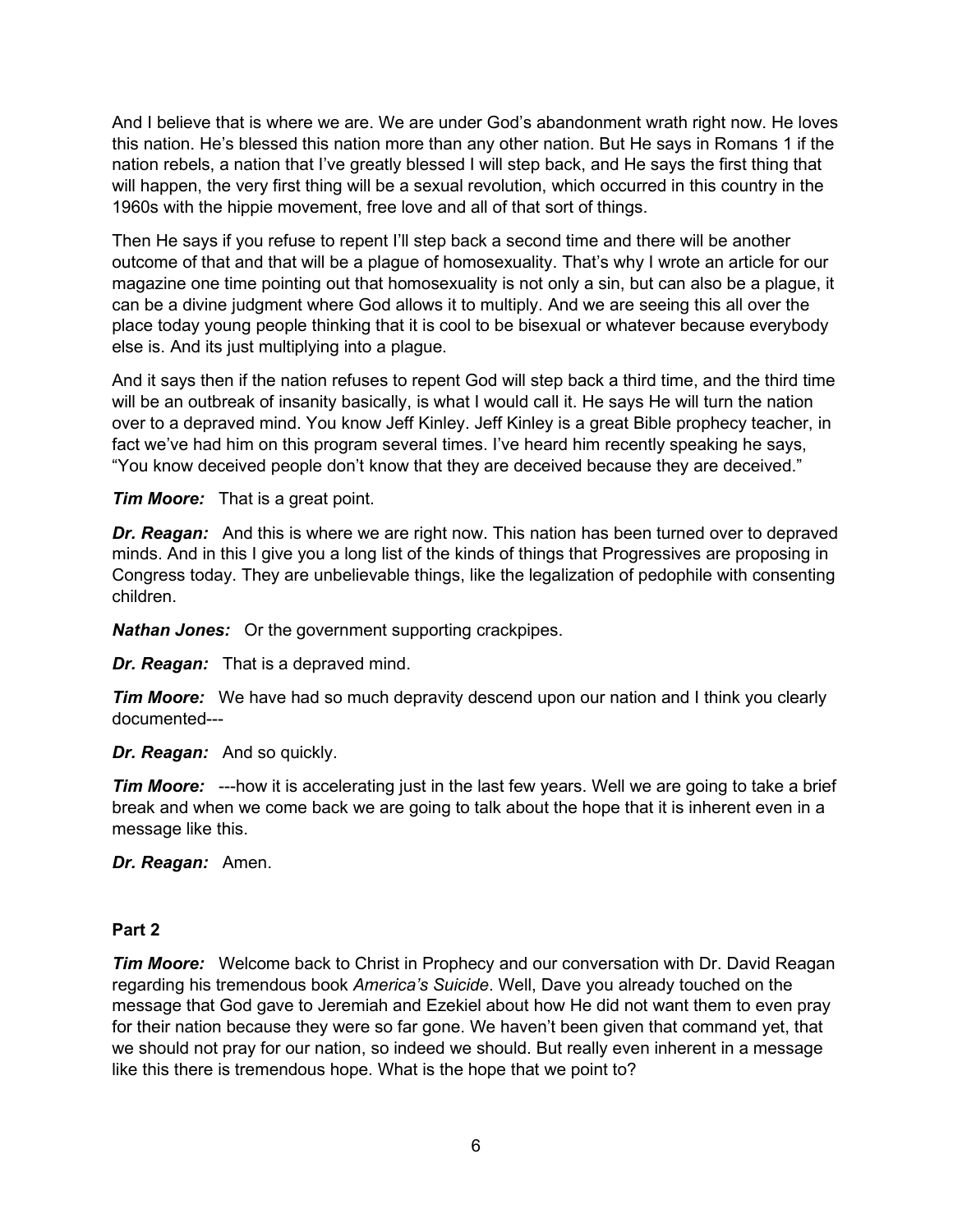*Dr. Reagan:* Well, the first thing that I would point out is the fact that the Bible tells us over and over again that in the end times, right before the return of Jesus, society will become as evil, immoral, and violent as it was in the days of Noah, and we are witnessing that before our very eyes. It is one of the most important signs that we are living in the season of the Lord's return and that gives hope, to Christians it does, it gives great hope.

Another thing is that we have always got individual hope, whereas the nation may not have hope we as believers have overwhelming hope. We have the hope of the Rapture of the Church which will occur before the Tribulation begins. We have the hope of being with the Lord during the Millennium and reigning with Him and living in a world for 1,000 years where there is perfect peace, righteousness, and justice. I can hardly wait.

And then we have the hope of eternity with the Lord on a new earth, a refreshed earth, a redeemed earth in glorified bodies where there is no longer any aches and pains, where we will be with the Lord in His presence.

*Tim Moore:* I can't wait. So, it is sort of like Dr. Al Mohler said on one of our prophetic voices episodes, Christians are not optimists and we are pessimists, we are people of hope.

*Dr. Reagan:* Yes. And we are realists as well.

*Tim Moore:* Yes, we are.

*Dr. Reagan:* We are. But we have such great hope and I really try to emphasize that at the end of the book, but it is only for those who have put their faith in Jesus as their Lord and Savior. For those who have not put their faith in Jesus as Lord and Savior, they just don't really have any hope. I mean the hope that what the Bible says lies ahead in the Tribulation, the Antichrist and all this it is horrible.

And often I have so many people who respond to me, well, I'm a good person, you know, I think I will go to Heaven because I have tried to live a good life, a whole lot better than the guy that lives down the street from me. Well, of course we can always find somebody like that, but God doesn't grade on a curve.

And recently when I was out in Santa Fe I went to the Calvary Chapel out there on Sunday and we heard a sermon by Skip Heitzig of Albuquerque who is a great Bible prophecy teacher. And he made a comment that really impressed me he said, folks, good people do not go to Heaven; saved people go to Heaven. So, if you are living on thinking you are going to make it on the basis of being good works, or whatever, you're not going to make it because God doesn't grade on the curve. It depends on whether on whether you've put your faith in Jesus as your Lord and savior.

*Nathan Jones:* I love what you said too about the Millennial Kingdom, I think we forget as Christians that we are dual citizens we might be citizens of our country here, but we're really citizens of the country that is to come, and we forget that. So, as we are kind of strangers in a strange land now, we don't recognize the country we live in, I love on page 146 you give us five things that Christians should be doing now to keep holding evil back and change society. Could you list those for us?

*Dr. Reagan:* Well, one of those things is to stand for righteousness.

*Nathan Jones:* Yes.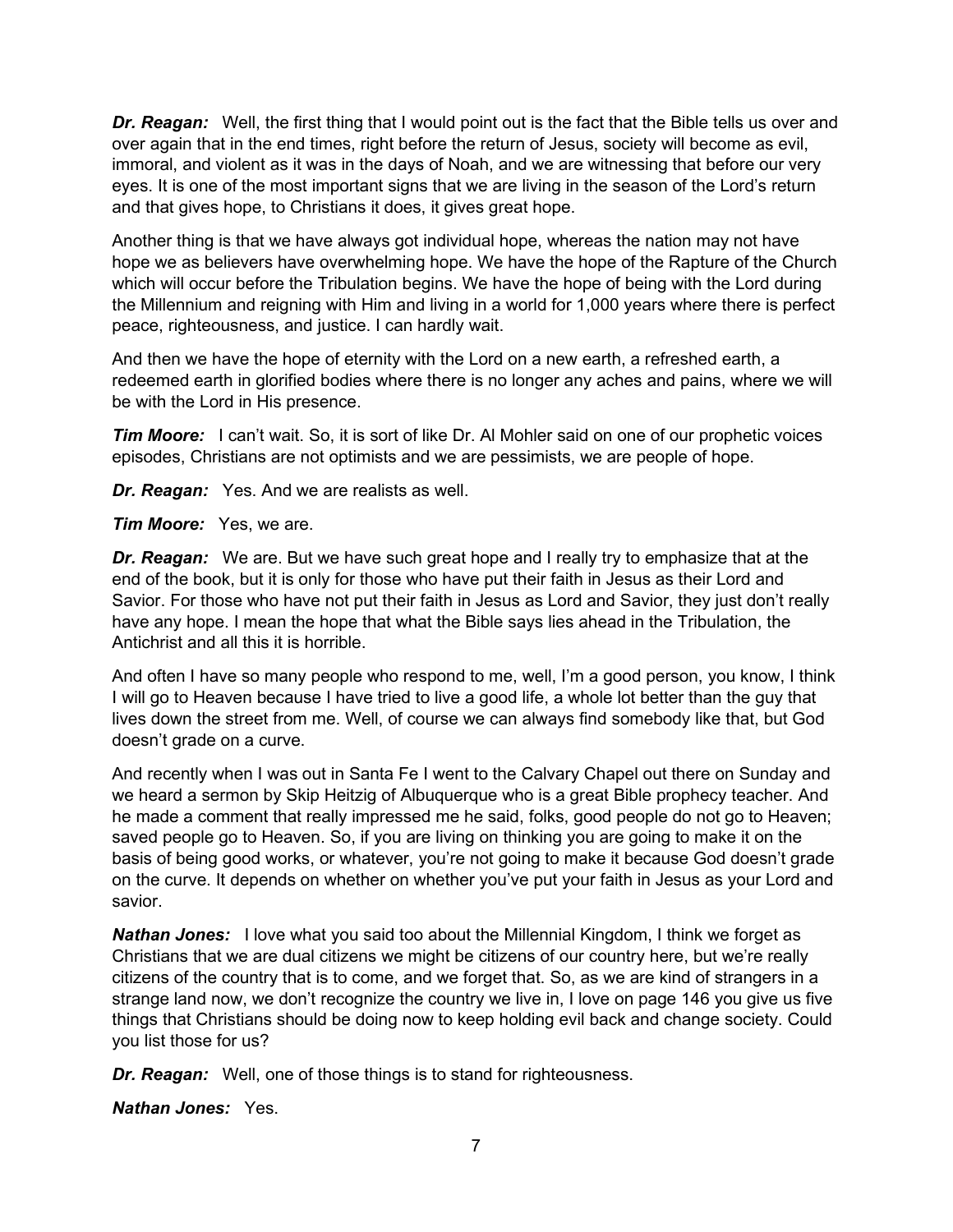*Dr. Reagan:* Jesus says we are to be salt and light. And if we aren't nobody will be. And that doesn't mean that you have to be out there on the front lines on every issue, there are so many today. Pray that God will lay an issue on your heart, and He will. It maybe that He will give you a tremendous heart for aborted children. Or maybe He will give you a heart for homosexuals who are dealing with gender identity and that sort of thing. He may give you a heart for something else that is going on in our society. Whatever He gives you a heart for then ask Him, number two, what do you want me to do about it? It maybe that He wants you on the front lines. It maybe that He wants you to write letters to the editor. He may want you to run for office. There are different things that He will ask different people to do. He doesn't ask everybody to do the same thing. But ask Him for an issues, and ask Him what you are to do about it so that you can stand for righteousness in a society that has just completely decayed and could care less about righteousness.

Another thing is to pray for courage because we all need courage. It is so easy to give in. What I see is happening in the Church today is that churches all over this nation, certainly all the liberal churches, but even conservative churches are deciding its just easier to get in bed with the world and kind of go along rather than stand for what the Bible says and know that you are going to be criticized. Yesterday I was reading an article about the Gaines couple that flip houses.

*Tim Moore:* Chip and Joanna.

**Dr. Reagan:** In this article the guy said, well, it is just horrible when we discovered that they attend a church where the preacher speaks against abortion and against same-sex marriage. Such people shouldn't be on television. Well, all of us are going to experience this in our jobs whether you are a school teacher, or whatever you are, people are going to come against you more, and more, and more about the fact that you are wearing cross, or you've said God bless you. There was a lady in Kentucky who was fired a few years ago from her job as a bank teller because she said to the lady, "God bless you," and the lady went to the bank president and said, "That insulted me, it sounded like something Christian." And she lost her job over it. It's just unbelievable. So, pray for courage.

Commit yourself to holiness. Now what does that mean? Well, I always say take a piece of paper and draw a line down the middle, and on this side put all your activities, on this side say, is Jesus Lord of what I eat? Is He Lord of what I go see at the movies? Is He Lord of my music? Is He Lord of my vacation time? Is He Lord of anything? That's what holiness is all about on a practical basis, making Jesus Lord of everything in your life.

Share the Gospel. Share it with as many people as you can as quickly as you can because we are living on borrowed time.

And then put your trust in Jesus in everything. Put your trust in Jesus. Those are the things that we can literally do in this end times when the whole world is turning against us. And if you don't believe that just go to Google and type in the word Christianity and look at the articles that come up. Full of hatred. Type the name Franklin Graham, look at the articles. Pray for him because this man could be assassinated any day, this is the situation that we are in in America today.

*Nathan Jones:* It is the antichrist spirit rising.